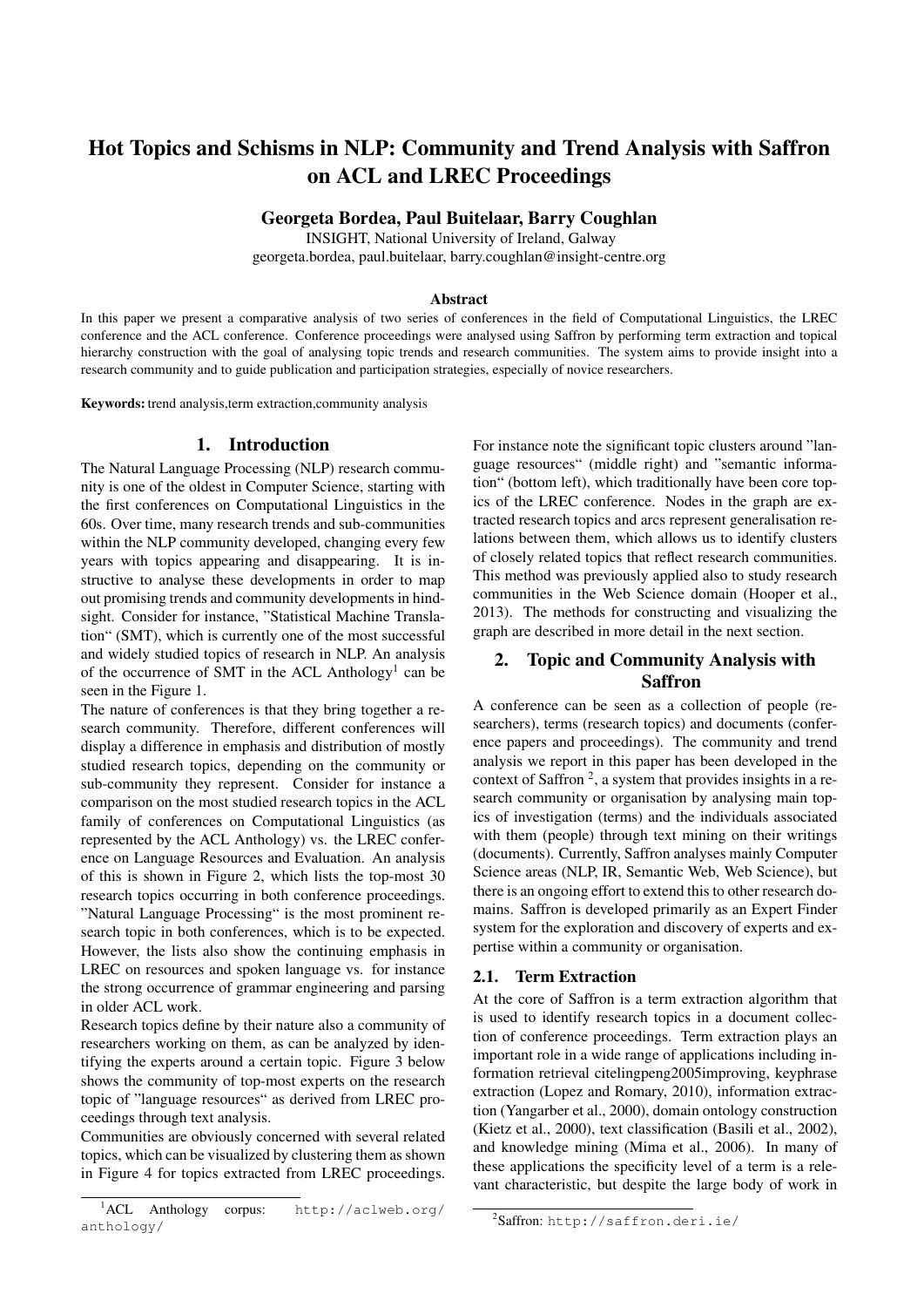

1979 1980 1981 1982 1983 1984 1985 1986 1987 1988 1989 1990 1991 1992 1993 1994 1995 1996 1997 1998 1999 2000 2001 2002 2003 2004 2005

Figure 1: Trend analysis on "Statistical Machine Translation" in the ACL Anthology

|    | Natural language processing                   |    | <b>Natural Language Processing</b>      |
|----|-----------------------------------------------|----|-----------------------------------------|
|    | Natural language                              |    | Language Resources                      |
| 3. | Language model                                | 3  | Natural Language                        |
|    | Training data                                 |    | Human Language Technology               |
| 5. | Machine translation                           | 5. | Machine translation                     |
| 6  | Machine learning                              | 6  | Language Technology                     |
| 7. | Information retrieval                         | 7. | Language model                          |
| 8  | Feature structures                            | 8  | Information retrieval                   |
| 9  | Applied Natural Language Processin            | 9. | <b>Language Processing</b>              |
|    | <sup>10</sup> Computer Science                |    | <sup>10</sup> Word sense disambiguation |
|    | <sup>11</sup> Statistical machine translation |    | 11 Annotation tool                      |
|    | <sup>12</sup> Language processing             |    | <sup>12</sup> Speech recognition        |
|    | <sup>13</sup> Context-free grammar            |    | <sup>13</sup> Machine learning          |
|    | <sup>14</sup> hidden Markov model             |    | <sup>14</sup> Support Vector Machines   |
|    | <sup>15</sup> Support Vector Machines         |    | <sup>15</sup> Knowledge base            |

Figure 2: Top 15 topics in the ACL Anthology (left) and LREC proceedings (right)

| <b>Experts</b><br>more $\gt$ |  |                   |                       |  |  |  |
|------------------------------|--|-------------------|-----------------------|--|--|--|
| Khalid Choukri               |  |                   | Monica Monachini      |  |  |  |
| Peter Wittenburg             |  |                   | <b>Laurent Romary</b> |  |  |  |
| Daan Broeder                 |  | Claudia Soria     |                       |  |  |  |
| Nicoletta Calzolari          |  | Stelios Piperidis |                       |  |  |  |
| Christopher Cieri            |  | Nancy Ide<br>10   |                       |  |  |  |

Figure 3: Experts identified in LREC proceedings for the topic "language resources"

term extraction there are few methods that are able to identify general terms or intermediate level terms. Intermediate level terms are specific to a domain but are broad enough to be usable for analytics tasks such as the one described here.

> Methods that make use of contrastive corpora to select domain specific terms favour the leaves of the hierarchy, and are less sensitive to generic terms that can be used in other domains. Instead, we construct a domain model by identi-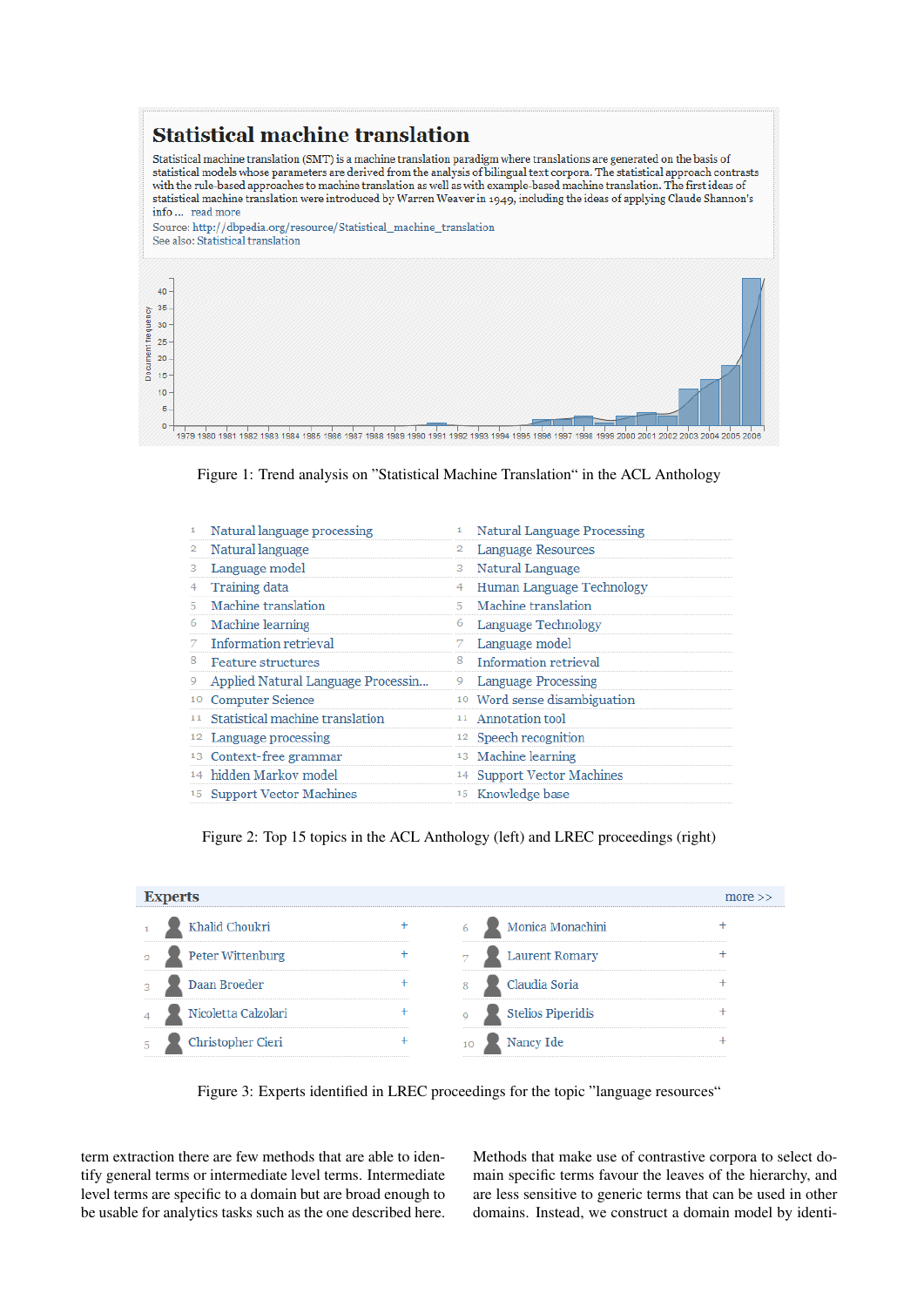

Figure 4: Topical hierarchy of LREC topics

fying upper level terms from a domain corpus. This domain model is further used to measure the coherence of a candidate term within a domain. The underlying assumption is that, top level terms (e.g., resource) can be used to extract intermediate level terms, in our example natural resources and mineral resources. The Saffron method for term extraction by use of a domain model is described in more detail in (Bordea et al., 2013).

### 2.2. Topical Hierarchy Construction

Saffron takes into consideration the relations between terms for expert search, by automatically constructing a topical hierarchy of a domain, similar to the one displayed in Figure 4. This structure can be used to measure expertise at different levels of granularity, through inexact matches of expertise. Take for example the "speech recognition" subtree, which can be seen in the top-left part of Figure 4. This topical hierarchy identifies the terms "speech synthesis" and "dialogue systems" as subtopics of "speech recognition", providing valuable information for measuring expertise in this field as we will see in Section 2.3..

Topical hierarchies are constructed starting from a list of

extracted terms as follows. First, the strength of the relationship between two research terms is measured by counting the number of documents where the two terms are mention together, normalised by the number of documents where each term appears independently. Then, edges are added in a graph where nodes are research terms for all the pairs that appear together in at least three documents. Saffron uses a global generality measure to direct the edges from generic concepts to more specific ones. This step results in a highly dense and noisy directed graph that is further trimmed using an optimal branching algorithm. An optimal branching is a rooted tree where every node but the root has in-degree 1, and that has a maximum overall weight. This yields a tree structure where the root is the most generic term and the leaves are the most specific terms.

#### 2.3. Expert Finding

Expert finding is the task of identifying the most knowledgeable person for a given topic. In this task, several competent people have to be ranked based on their relative expertise on a topic. Documents written by a person can be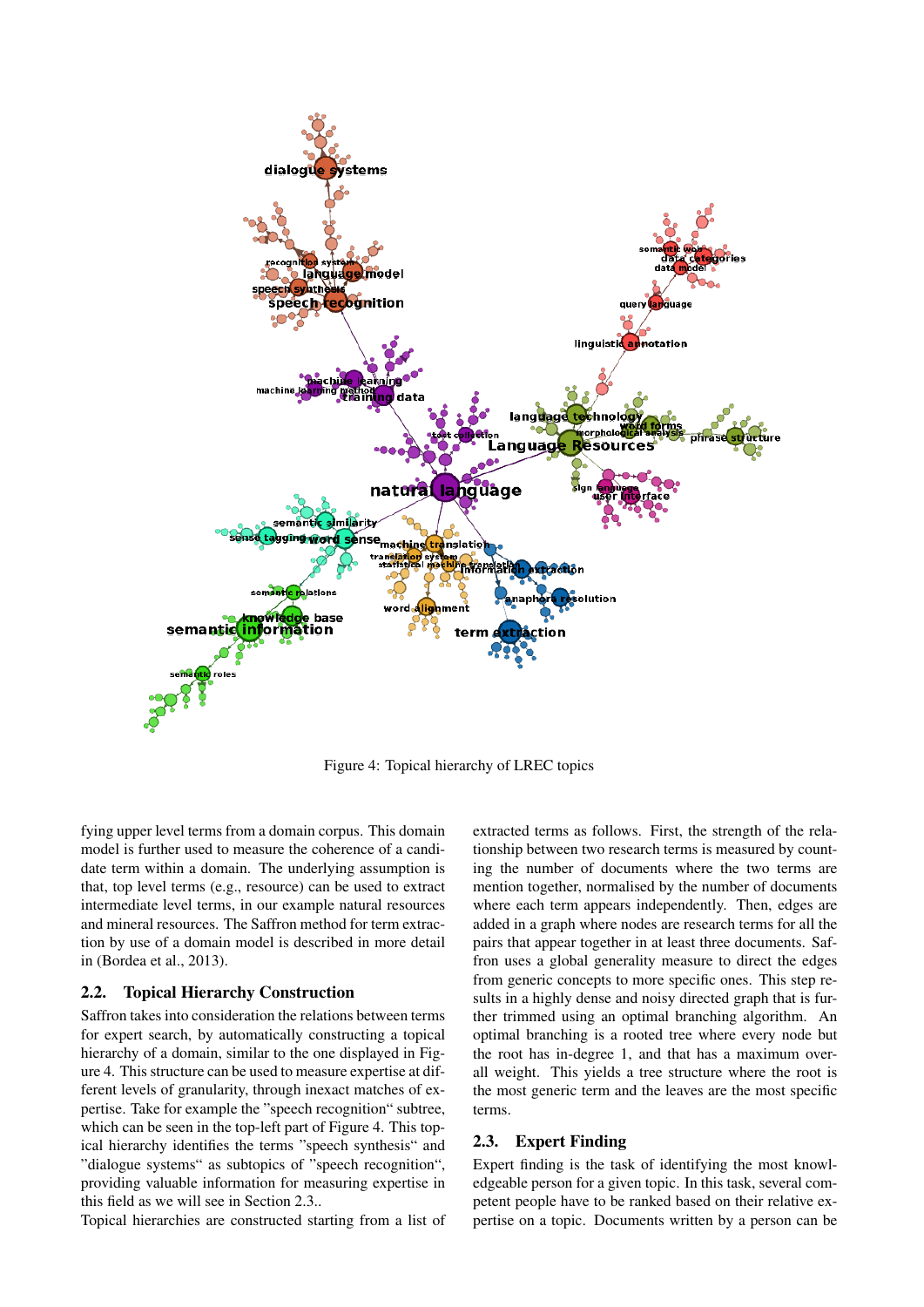

Figure 5: Examples of widely mentioned topics based on number of documents



Figure 6: Examples of sparsely mentioned topics based on number of documents

used as an indirect evidence of expertise, assuming that an expert often mentions his areas of interest. Saffron considers various measures of expertise to rank individuals including the relevance of a term for a person, their experience in a domain, as well as their area coverage (i.e., knowledge of sub-topics in a domain).

First, we consider the standard measure of relevance TF-IDF to measure the relevance of a given term for a person. Each person is represented by an aggregated document that is constructed by concatenating all the documents authored by a person. Therefore, the relevance score  $R(i, t)$  that measures the interest of an individual  $i$  for a given topic  $t$  is defined as:

$$
R(i,t) = t f i df(t,i)
$$
 (1)

Expertise is closely related to the notion of experience, assuming that the more a person works on a topic, the more knowledgeable they are. This performance indicator is similar to the frequency indicator mentioned in (Paquette, 2007). We estimate the experience of a person based on the number of documents that they wrote about a topic. It is only those documents for which a term is extracted as a top ranked keyphrase that are considered. Let  $D_{i,t}$  be the set of documents authored by the individual  $i$ , that have the term t as a keyphrase. Then, the experience score  $E(i, t)$  is defined as:

$$
E(i,t) = |D_{i,t}| \tag{2}
$$

where  $|D_{i,t}|$  is the cardinality, or the total number of documents, in the set of documents  $D_{i,t}$ .

Both the relevance score and the experience score rely on query occurrences alone, but the relations between topics, as identified in a topical hierarchy, can provide valuable information for further improving expert finding results. A topical hierarchy, such as the one constructed in Section 2.2., can provide valuable information for improving expert finding results. When the subtopics of a term are known, we can evaluate the expertise of a person based on their knowledge of specialised fields.

A previous study showed that experts have increased knowledge at more specific category levels than novices (Tanaka and Taylor, 1991). We introduce a novel measure for expertise called Area Coverage that measures whether an expert has in depth knowledge of a term. Let  $Desc(t)$  be the set of descendants of a node  $t$ , then the Area Coverage score  $C(i, t)$  is defined as:

$$
C(i,t) = \frac{|\{t' \in Desc(t) : t \in p(i)\}|}{|Desc(t)|}
$$
(3)

where  $p(i)$  is the profile of an individual i constructed using the method presented in the following section. In other words, Area Coverage is defined as the proportion of descendants of a query that appear in the profile of a person. Area coverage is larger than zero only for topics that have more than one descendant, therefore this measure does not contribute to finding experts for specialised topics that appear as leaves in a topical hierarchy.

Finally, the score  $REC(i, t)$  used to rank people for expert finding is defined as follows:

$$
REC(i, t) = R(i, t) \cdot E(i, t) \cdot C(i, t) \tag{4}
$$

This score combines different performance indicators, measuring the expertise of a person based on the relevance of a term, the number of documents about the given topic, as well as his depth of knowledge of the field, also called Area Coverage.

#### 2.4. Expert Profiling

We define a topical profile of a candidate as a vector of terms along with scores that measure the expertise of that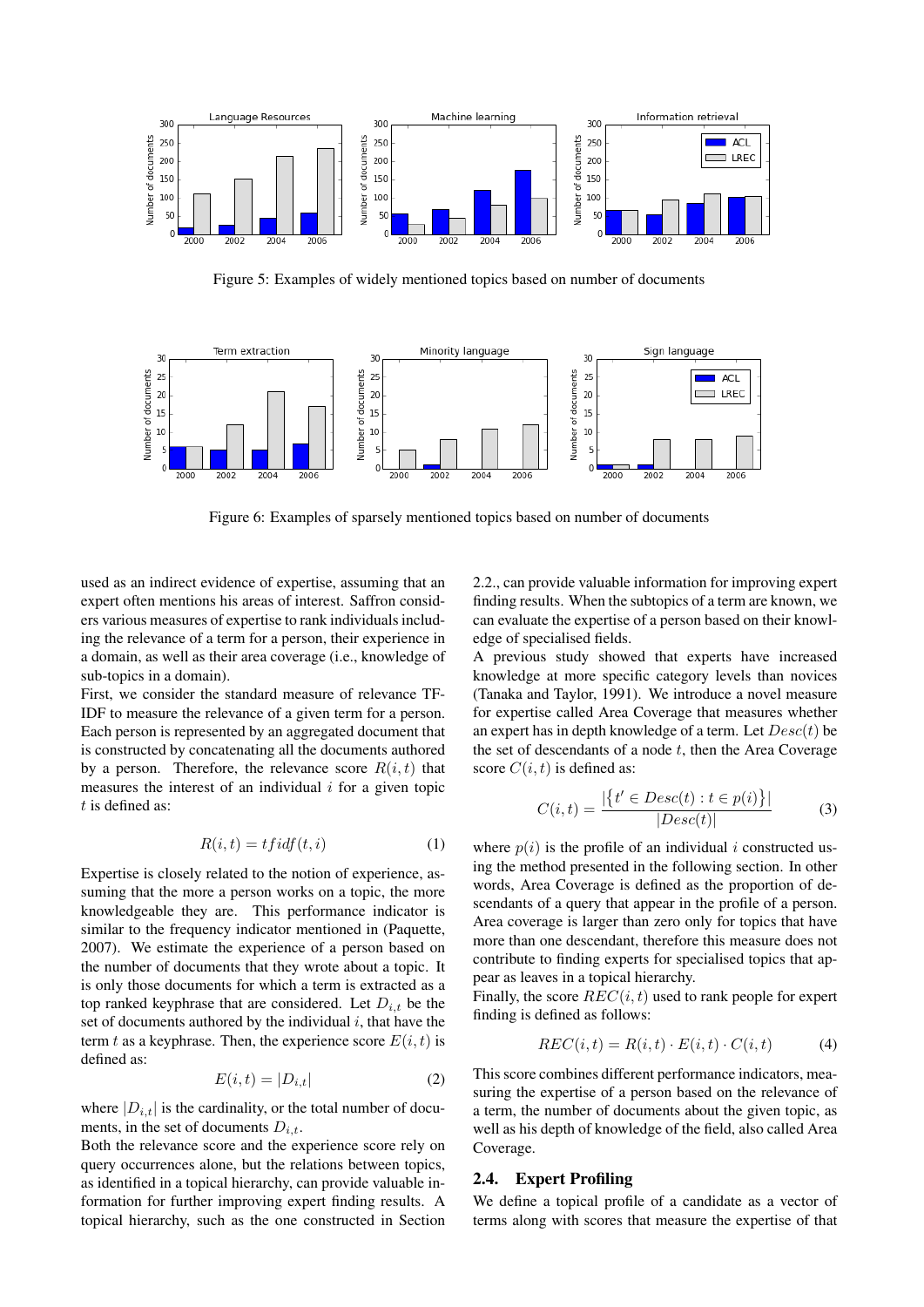candidate. The expert profile  $p$  of an individual  $i$  is defined as:

$$
p(i) = \{S(i, t_1), S(i, t_2), ..., S(i, t_n)\}
$$
 (5)

where  $t_1$ ,  $t_2$ ,..., $t_n$  are the expertise topics extracted from a domain-specific corpus.

A first step in constructing expertise profiles is to identify terms that are appropriate descriptors of expertise. A large number of terms can be extracted for each document, but only the top ranked ones are considered for expert profiling. These are assigned to documents by combining the overall termhood rank of a candidate term and the relevance for each document, as described in the previous paragraph. Once a list of terms is identified, we proceed to the second step of expert profiling, the assignment of scores to each term for a given expert. We rely on the notion of relevance, effectively used for document retrieval, to associated terms with researchers. A researchers interests and expertise are inferred based on their publications. Each term mentioned in one of these publications is assigned to their expertise profile using an adaptation of the standard information retrieval measure TF-IDF. The set of documents authored by a researcher is aggregated in a virtual document, allowing us to compute the relevance of a term over this virtual document.

A term is added to the expert profile of a person using the following scoring function:

$$
S(i,t) = termhood(t) \cdot tfidf(t,i)
$$
 (6)

Where  $S(i, t)$  represents the score for an expertise topic t and an individual i,  $termhood(t)$  represents the rank computed in Section 2.1. for the topic t and  $tfidf(t, i)$  stands for the TF-IDF measure for the topic  $t$  on the aggregated document of an individual  $i$ . In this way, we construct profiles with terms that are representative for the domain as well as highly relevant for a given individual.

## 3. A Comparative Analysis of ACL and LREC

We used the Saffron system described above for a comparative analysis of the leading NLP conferences, "ACL" (including ACL, ANLP, COLING, EACL, HLT) and "LREC". We restricted the analysis to the years 2000 to 2006 as the ACL Anthology data is restricted to this date range. On the other hand, given the biannual nature of LREC we analyzed both data sets only for the years that LREC took place. Our analysis is concerned with the identification of research topics that are more or less prominent in these conferences. For instance, as we discussed already before, the topic of "language resources" is very prominent in LREC and less so in ACL. However, as can be seen from the first graph on the left in Figure 5 this topic is becoming more prominent in ACL over time as well. The graphs were constructed by selecting two sets of topics that are either widely (Figure 5) or sparsely (Figure 6) mentioned in both data sets. The figures show the number of documents, which mention the particular topic for each year. Note that the scale for widely mentioned topics is much larger than that of the graphs on sparsely mentioned topics.

As may be expected, topics such as "language resources", "minority language" and "sign language" are well represented in LREC, whereas a topic such as "machine learning" is represented more strongly in ACL. In fact, there seems to be no research reported on "minority language" and "sign language" at all at ACL conferences for the years 2004 to 2006. Other topics such as "information retrieval" are represented equally well in ACL and LREC. Interestingly, a topic such as "term extraction", which should be of equal relevance to both communities, is nevertheless more clearly represented at LREC.

Our analysis seems to indicate that the two communities have a complementary research agenda, with ACL focusing on algorithmic approaches to NLP tasks using methods from machine learning, information retrieval etc. whereas LREC has a focus on resource development to be used in combination with such approaches.

#### 4. Evaluation

Several data sets for evaluating expert search systems are publicly available (Bailey et al., 2007; Balog et al., 2007; Soboroff et al., 2007), providing gold standard assignments of expertise that are gathered through self-assessment or by asking the opinion of co-workers. These evaluation datasets have multiple limitations, as self-assessed expert profiles are subjective and incomplete, and the opinions of colleagues are biased towards their social and geographical network. To address these challenges, a more recent dataset (Bordea et al., 2012) exploits the information about program committees from different workshops in Computer Science. In our experiments we make use of a subset of this dataset which covers 340 workshops in Computational Linguistics. In average there are almost 25 program committee members associated with each workshop. These experts are associated with 4,660 unique topics manually extracted from each call for papers.

Evaluation measures initially proposed for document retrieval can be used to evaluate the expert finding and the expert profiling tasks. These tasks are evaluated based on the quality of ranked lists of topics and experts, respectively, which is not different from evaluating a ranked list of documents. The most basic evaluation measures used in information retrieval are precision and recall. In our experiments we make use of the following measures of effectiveness:

Precision at N (P@N) This is the precision computed when N results are retrieved, which is usually used to report early precision at top 5, 10, or 20 results.

Average Precision (AP) Precision is calculated for every retrieved relevant result and then averaged across all the results.

Reciprocal Rank (RR) This is the reciprocal of the first retrieved relevant document, which is defined as 0 when the output does not contain any relevant documents.

To get a more stable measurement of performance, these measures are commonly averaged over the number of